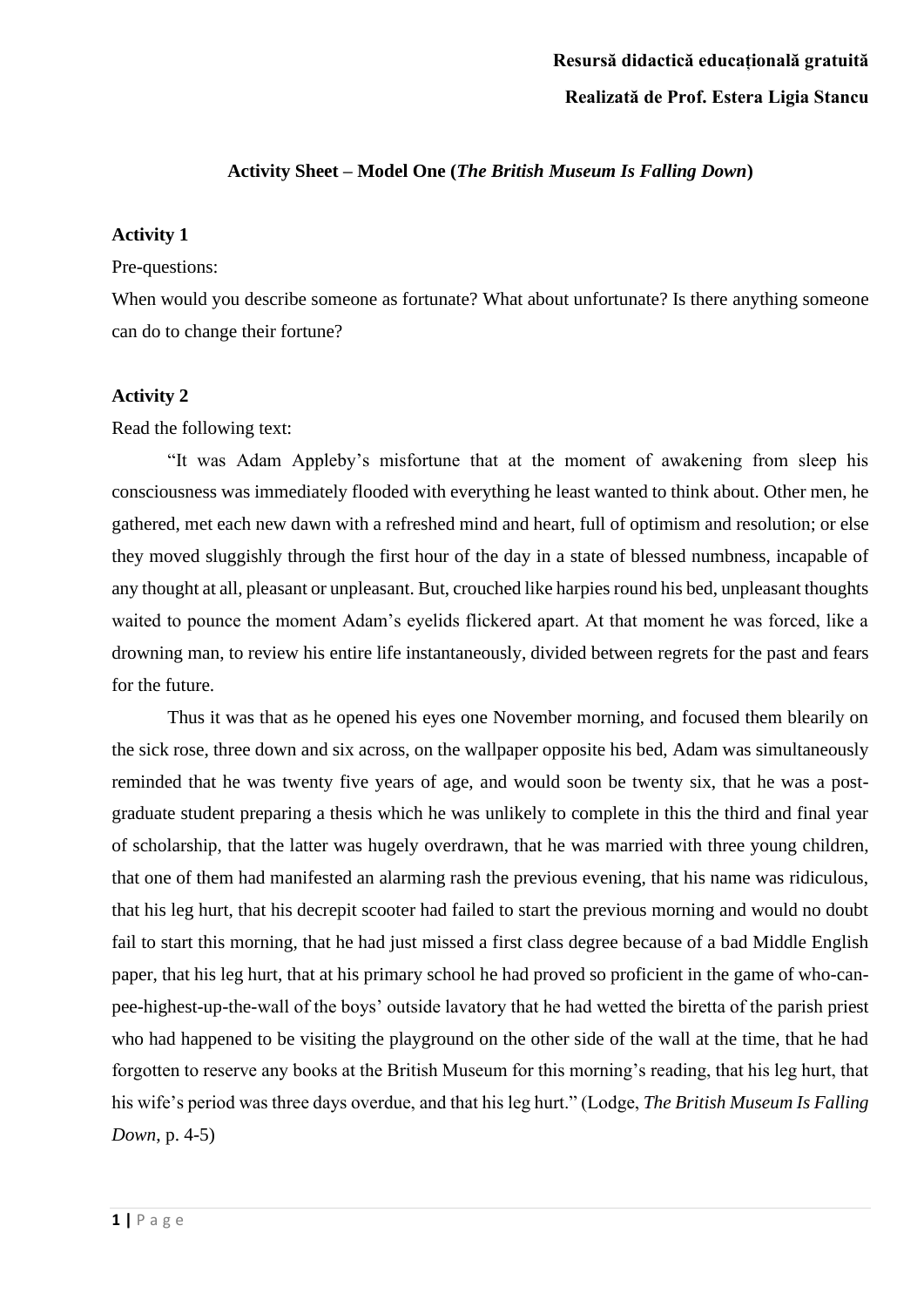In pairs, answer the following questions:

- 1. Can you identify the misfortunes in Adam's life? How would you feel if you had the same problems?
- 2. What are the feelings the writer wants to create in the reader with regards to the main character?
- 3. Are there any elements in the text that could stir laughter? Do you think they are perceived in the same way by the character?
- 4. Why does the writer employ repetition when describing the character?
- 5. Having read the book, can you find examples in the text that announce the main themes of the novel?
- 6. How would you describe the atmosphere created by the writer in this fragment?

# **Follow-up activity**

Write a 250-word essay on the crisis the main character experiences and the changes he undergoes throughout the novel.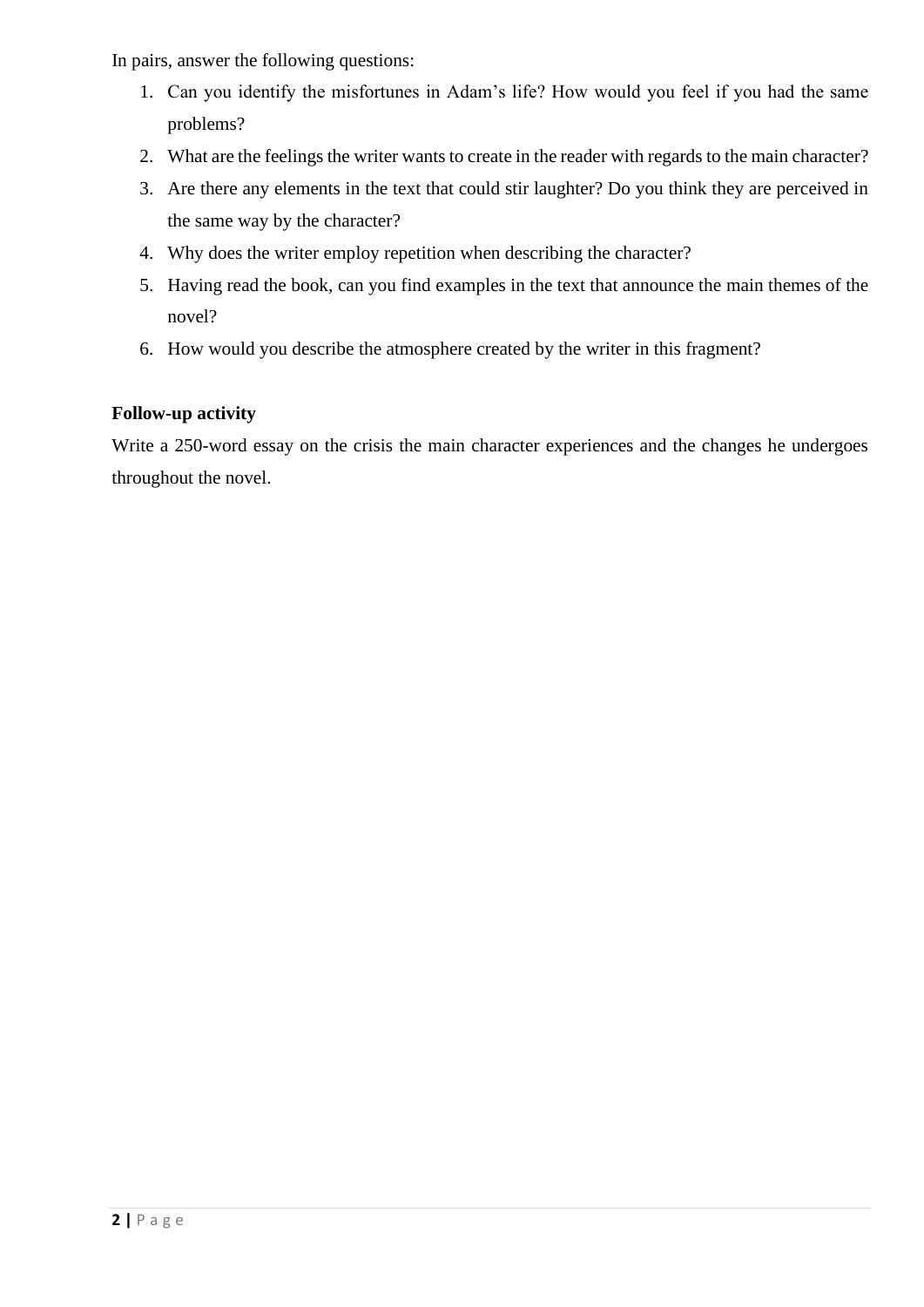#### **Activity 1**

Pre-questions:

Do you think that in today's society we can still speak of gender discrimination? Find examples to support your opinion.

### **Activity 2**

Read the following extract:

"He passed through the narrow vaginal passage, and entered the huge womb of the Reading Room. Across the floor, disposed along the radiating desks, scholars curled, foetus-like, over their books, little buds of intellectual life thrown off by some gigantic act of generation performed upon that nest of knowledge, those inexhaustible ovaries of learning, the concentric inner rings of the catalogue shelves.

The circular wall of the Reading Room wrapped the scholars in a protective layer of books, while above them arched the vast, distended belly of the dome. Little daylight entered through the grimy glass at the top. No sounds of traffic or other human business penetrated to that warm, airless space. The dome looked down on the scholars, and the scholars looked down on their books; and the scholars loved their books, stroking the pages with soft pale fingers. The pages responded to the fingers' touch, and yielded their knowledge gladly to the scholars, who collected it in little boxes of file-cards. When the scholars raised their eyes from their desks they saw nothing to distract them, nothing out of harmony with their books, only the smooth, curved lining of the womb. Wherever the eye travelled, it met no arrest, no angle, no parallel lines receding into infinity, no pointed arch striving towards the unattainable: all was curved, rounded, self-sufficient, complete. And the scholars dropped their eyes to their books again, fortified and consoled. They curled themselves more tightly over their books, for they did not want to leave the warm womb, where they fed upon electric light and inhaled the musty odour of yellowing pages.

But the women who waited outside felt differently. From their dingy flats in Islington and cramped semis in Bexley-heath, they looked out through the windows at the life of the world, at the motor-cars and the advertisements and the clothes in the shops, and they found them good. And they resented the warm womb of the Museum which made them poor and lonely, which swallowed up their men every day and sapped them of their vital spirits and made them silent and abstracted mates even when they were at home. And the women sighed for the day when their men would be expelled from the womb for the last time, and they looked at their children whimpering at their feet, and they clasped their hands, coarsened with detergent, and vowed that these children would never be scholars." (Lodge, *The British Museum is Falling Down*, p. 44-45)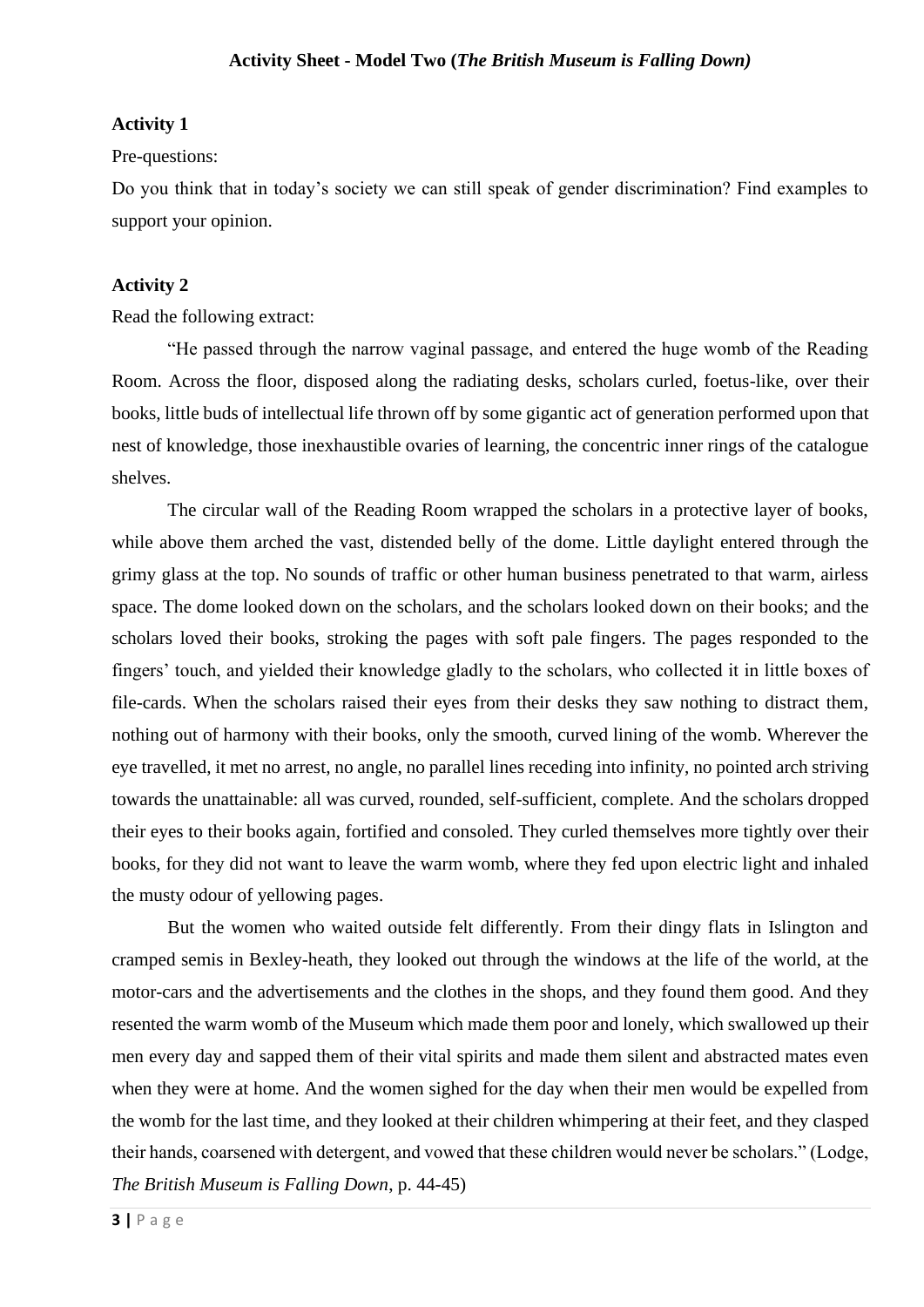In groups of three or four, answer the following questions:

- 1. How does the writer create the comic effect?
- 2. Identify the elements that form the comparison between the British Museum and a female's womb. What is the writer's attitude towards the scholars? Identify the elements that help the reader understand it.
- 3. What is the serious message hidden behind this comic comparison?
- 4. Identify at least two characteristics of postmodernist comic fiction in the text.

# **Activity 3**

Still in groups, comment on the gender differences in the society Lodge portrays in this fragment. Please refer to the extent of such severe delimitation between men and women, as well as to the impact it had on women' lives. Support your comments with examples from the text.

# **Follow-up activity**

Write a 300-word essay on the topic of gender differences as they appear in Lodge's novel *The British Museum is Falling Down*.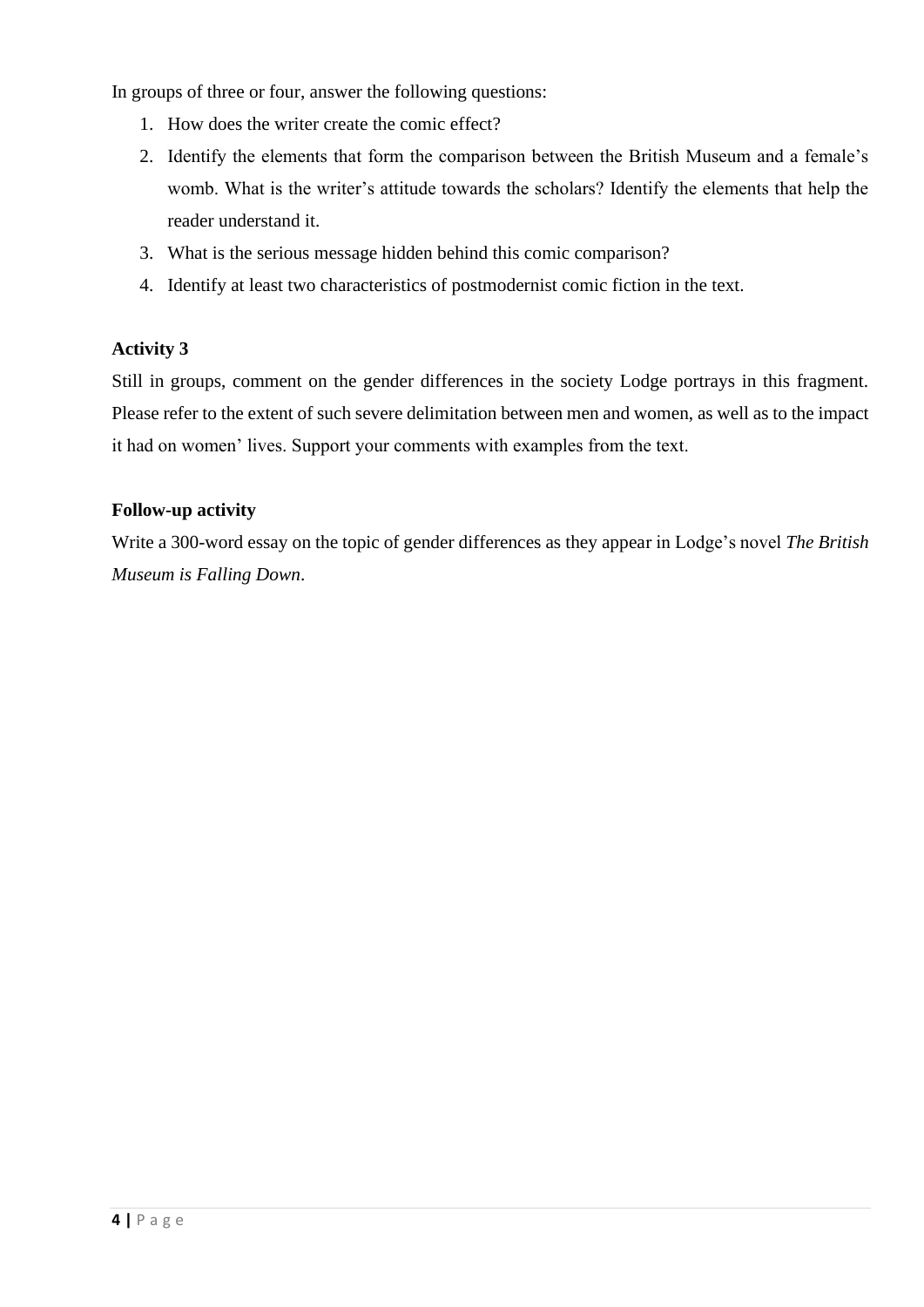### **Activity Sheet - Model Three (***The British Museum Is Falling Down)*

### **Activity 1**

Pre-reading question:

Have you ever been mistaken for someone else? What were the consequences? How did you feel about that particular situation?

## **Activity 2**

Read the text below:

"As Adam pushed the door of the phone booth shut with his posterior and, trembling with excitement, dug in his pocket for change, a telephone bell rang, loud and insistent. Adam looked about him in bewilderment, unable to accept at first that the sound emanated from the instrument before him. But it evidently did. He lifted the receiver, and said hesitantly, 'Halo.'

'Museum Double-O-One-Two?' demanded a female voice.

Adam obediently scrutinized the number at the centre of the dial. 'Yes,' he replied.

'Hold on please. Your call from Colorado.'

'What?' said Adam.

'Sorry it's taken so long, Museum,' said the operator brightly. 'The lines are absolutely haywire today.' 'I think you've got the wrong person,' Adam began. But the operator had gone away. Adam wanted to go away too, but didn't have the courage. Besides, he wanted to make a phone call himself. He opened the door of the kiosk and, still holding the receiver to his ear, leaned out to look into the foyer of the Museum, hoping to catch sight of the fat American.

'Are you there, Museum?'

'Oh. Yes, but look here—' Withdrawing his head too quickly, Adam banged it on the door and dropped the receiver, which swung clattering against the wall. By the time he recaptured it, the operator had gone again, and a faint American voice was saying anxiously:

'Bernie? Is that you, Bernie? Bernie?'

'No, it's not, I'm afraid,' said Adam.

'Ah, Bernie. I thought I'd lost you.'

'No, I'm not Bernie.'

'Who are you then?'

'My name is Appleby. Adam Appleby.'

'Pleased to make your acquaintance, Mr. Appleby. Is Bernie there?'

'Well no, I'm afraid he isn't. I'm sorry you've had all this trouble and expense, but—'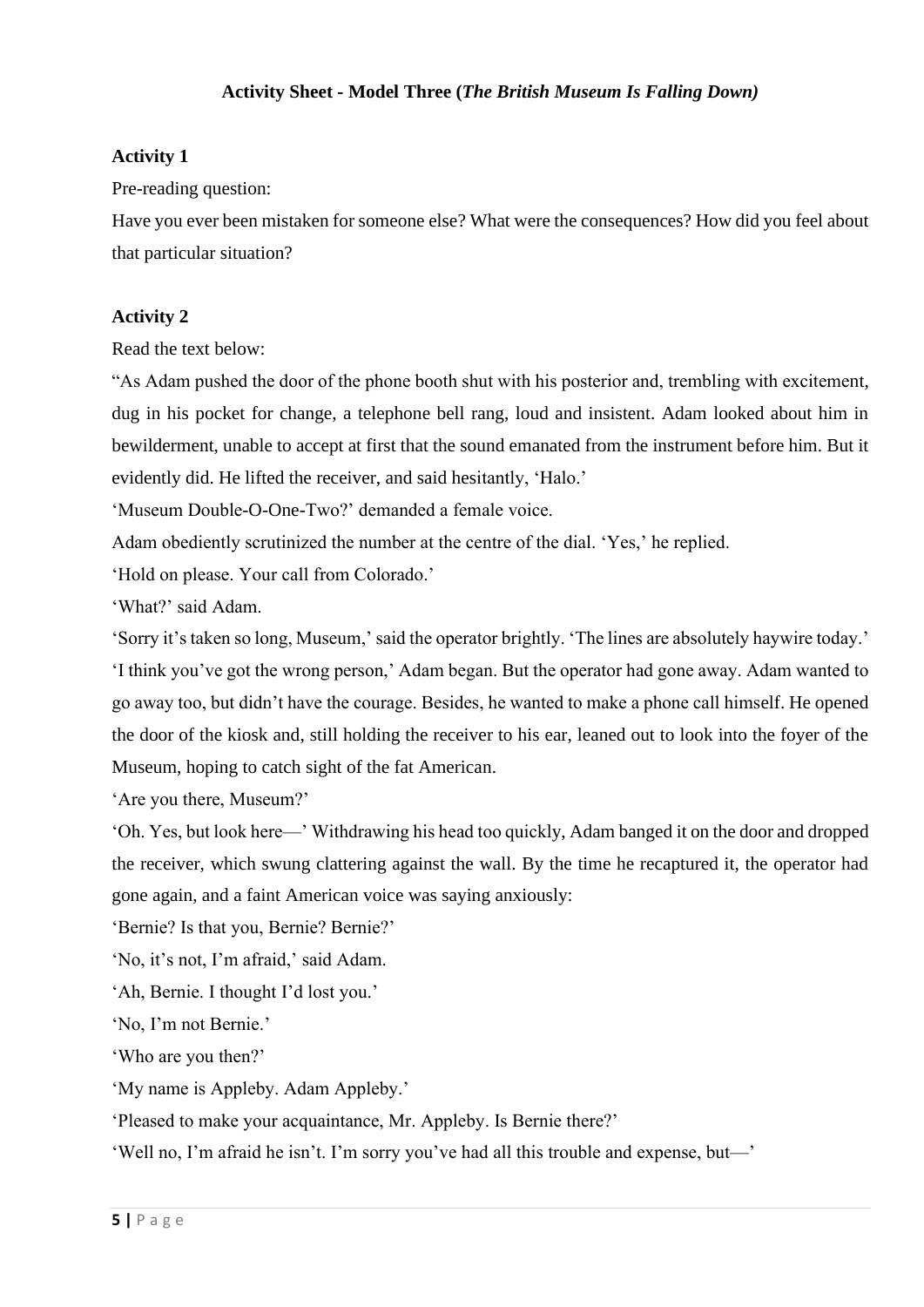'He's out, is he? Well, OK, you can give him a message. Will you tell him he can have one hundred thousand for books and fifty thousand for manuscripts?'

'One hundred thousand for books,' Adam repeated, mesmerized.

'Right. And fifty grand for manuscripts,' said the man. 'That's great, Adam, thanks a lot. You been working with Bernie for long?'

'Well, no,' said Adam. 'As a matter of fact—'

'Your time's up, Colorado,' said the operator. 'Do you want to pay for another two minutes?'

'No, that's all. Bye, Adam. Say hallo to Bernie for me.'

'Good- bye,' said Adam weakly. The line went dead. Adam replaced the receiver and leaned against the door, wondering what he should do. He might never see the fat man again. He couldn't carry this undelivered message around with him for the rest of his life. It sounded important, too. A hundred thousand for books. Fifty grand for manuscripts. That mean dollars. Perhaps he should report the whole business to the operator." (Lodge, *The British Museum is Falling Down*, p. 83-84)

In pairs, answer the following questions:

- 1. What sources of the comic can you identify in the text? Give examples to support your opinion. (students should refer to the *qui pro quo* situation, gestures, language)
- 2. What are the elements that block the communication between the characters? Can you think of other barriers in the process of communication?
- 3. How does Adam feel in this situation? Extract examples to support your point of view.

# **Follow-up activity**

Having read the book, draw a parallel between the Americans' attitude towards the British Museum and that of Adam's. You should refer to other moments from the book, as well as to the title.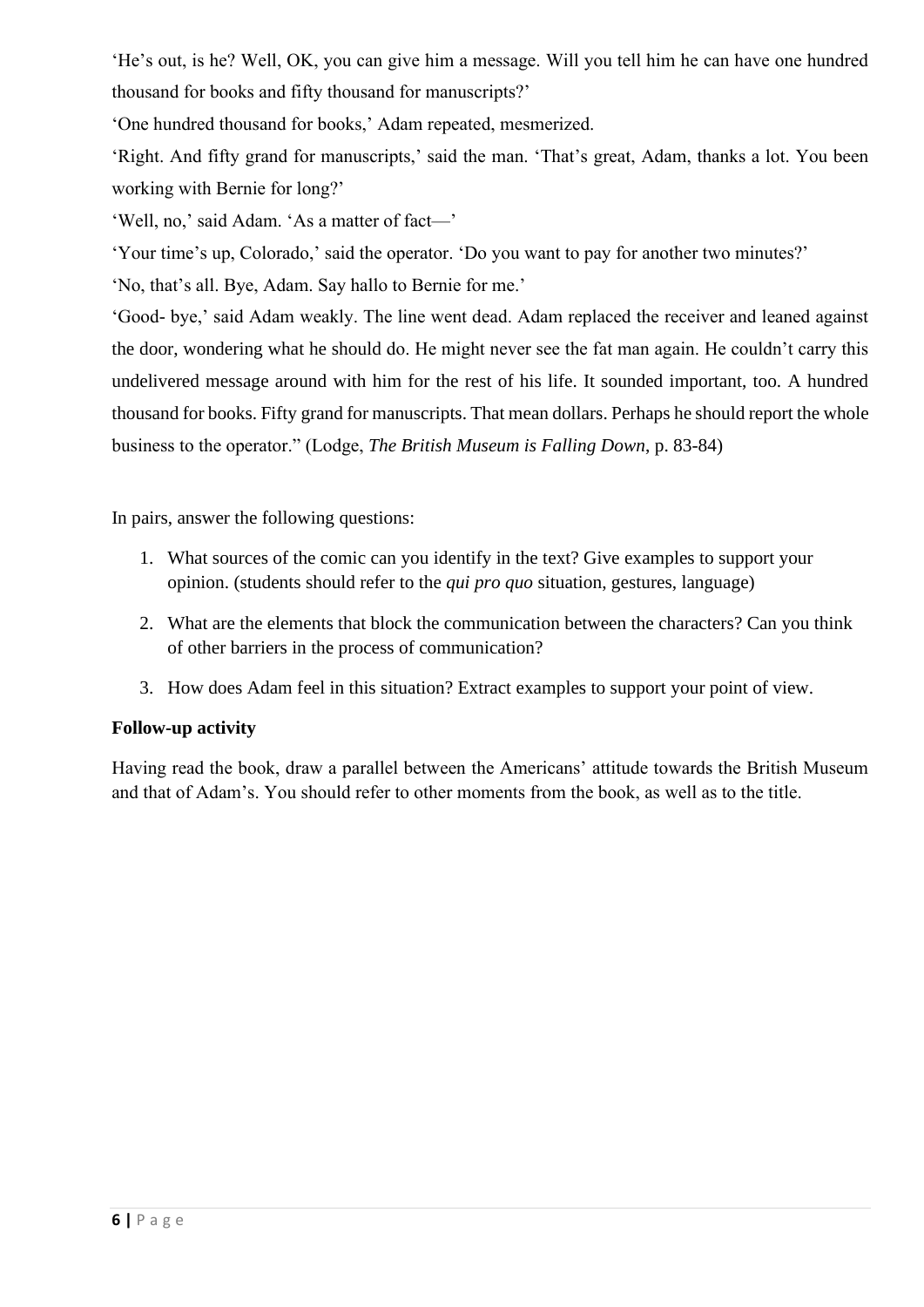### **Activity 1**

Pre-questions:

Are you a bargain hunter? Have you ever discovered that what you thought to be a bargain turned out to be a mistake? How did you feel?

### **Activity 2**

Read the text below and then, in pairs, answer the after-questions:

"Morris Zapp is a twentieth-century counterpart of Swift's Nominal Christian – the Nominal Atheist. Underneath that tough exterior of the free-thinking Jew (exactly the kind T.S.Eliot thought an organic community could well do without) there is a core of old-fashioned Judaeo-Christian fear-ofthe-Lord. If the Apollo astronauts had reported finding a message carved in gigantic letters on the backside of the moon, '*Reports of My death are greatly exaggerated'*, it would not have surprised Morris Zapp unduly, merely confirmed his deepest misgivings. At this moment he feels painfully vulnerable to divine retribution. He can't believe that Improvidence, old Nobodaddy, is going to sit placidly in the sky while abortion shuttle-services buzz right under his nose, polluting the stratosphere and giving the Record Angel writer's cramp, no sir, one of these days he is going to swat one of those planes right out the sky, and why not this one?

Zapp succumbs to self-pity. Why should he suffer with all these careless callous women? He has knocked up a girl only once in his life, and he made an honest woman of her (she divorced him three years later, but that's another story, one indictment at a time, please). It's a frame-up. All the doing of the little bitch who had sold him her ticket, less than half-price, he couldn't resist the bargain but wondered at the time at her generosity since only a week before he'd refused to raise her coursegrade from a C to a B. She must have missed her period, rushed to book a seat on the Abortion Express, had a negative pregnancy test and thought to herself, I know what I'll do, Professor Zapp is going to Europe, I'll sell him my ticket, then the plane might be struck by a thunderbolt. A fine reward for trying to preserve academic standards." (Lodge, *Changing Places*, p. 26)

After-questions:

- 1. What was the situation the character found himself in as a result of a bargain?
- 2. What are the main sources that create the comic effect?
- 3. Identify the contrasting features of the main character. Bring arguments to support your opinion. Refer to the difference between essence and appearance.
- 4. Find examples of irony in the text.
- 5. How would you describe the tone of the fragment? Support your opinion with arguments.
- 6. What does the character think about abortion?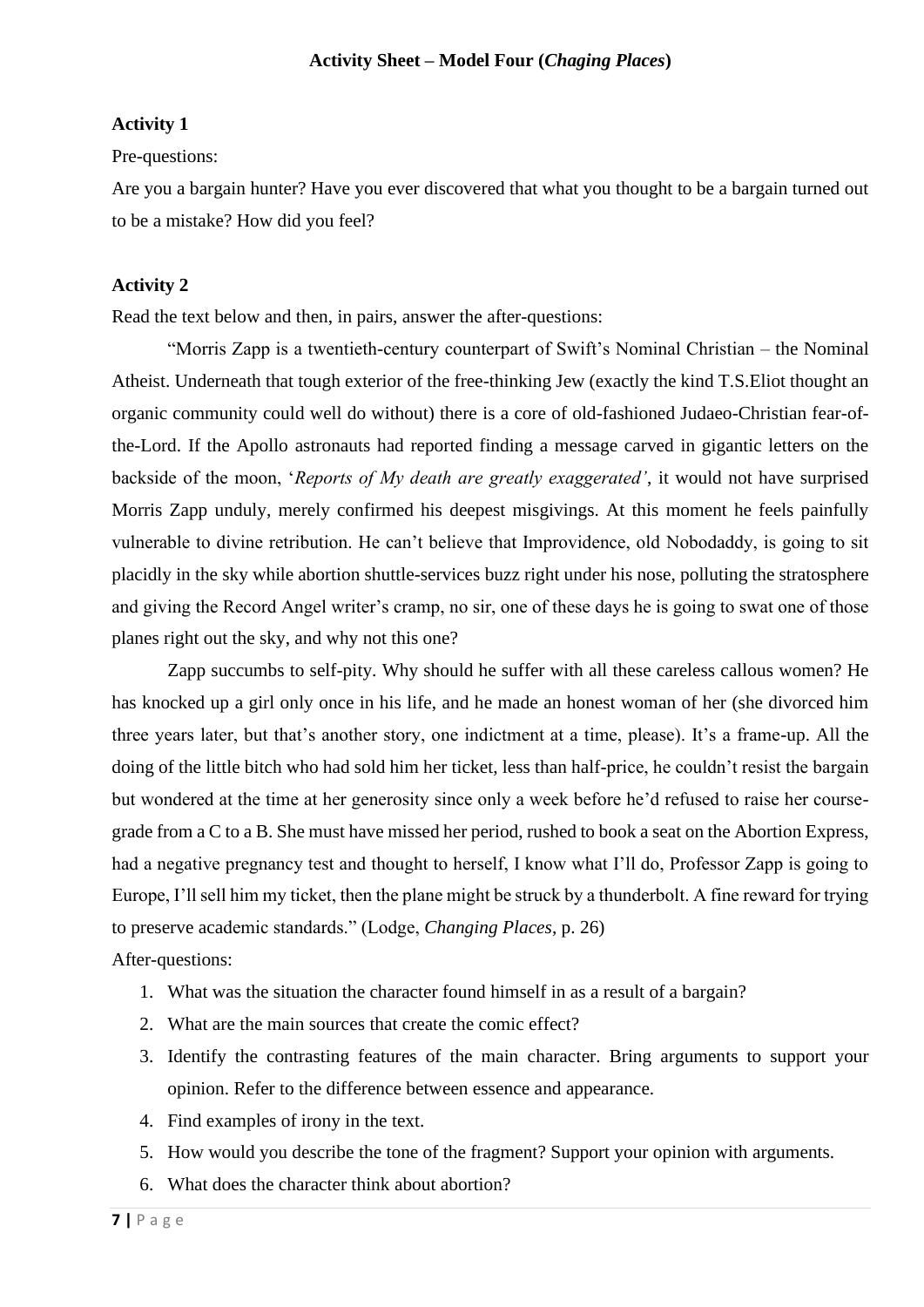# **Activity 3**

Debate

The class is divided into two. Students debate on the topic of abortion. One group will find arguments in favour of abortion, the other will be against it.

# **Follow-up Activity**

Imagine an encounter between Professor Zapp and the student who sold him the ticket. The encounter takes place after Professor Zapp returns to America. Present the encounter using a humorous tone.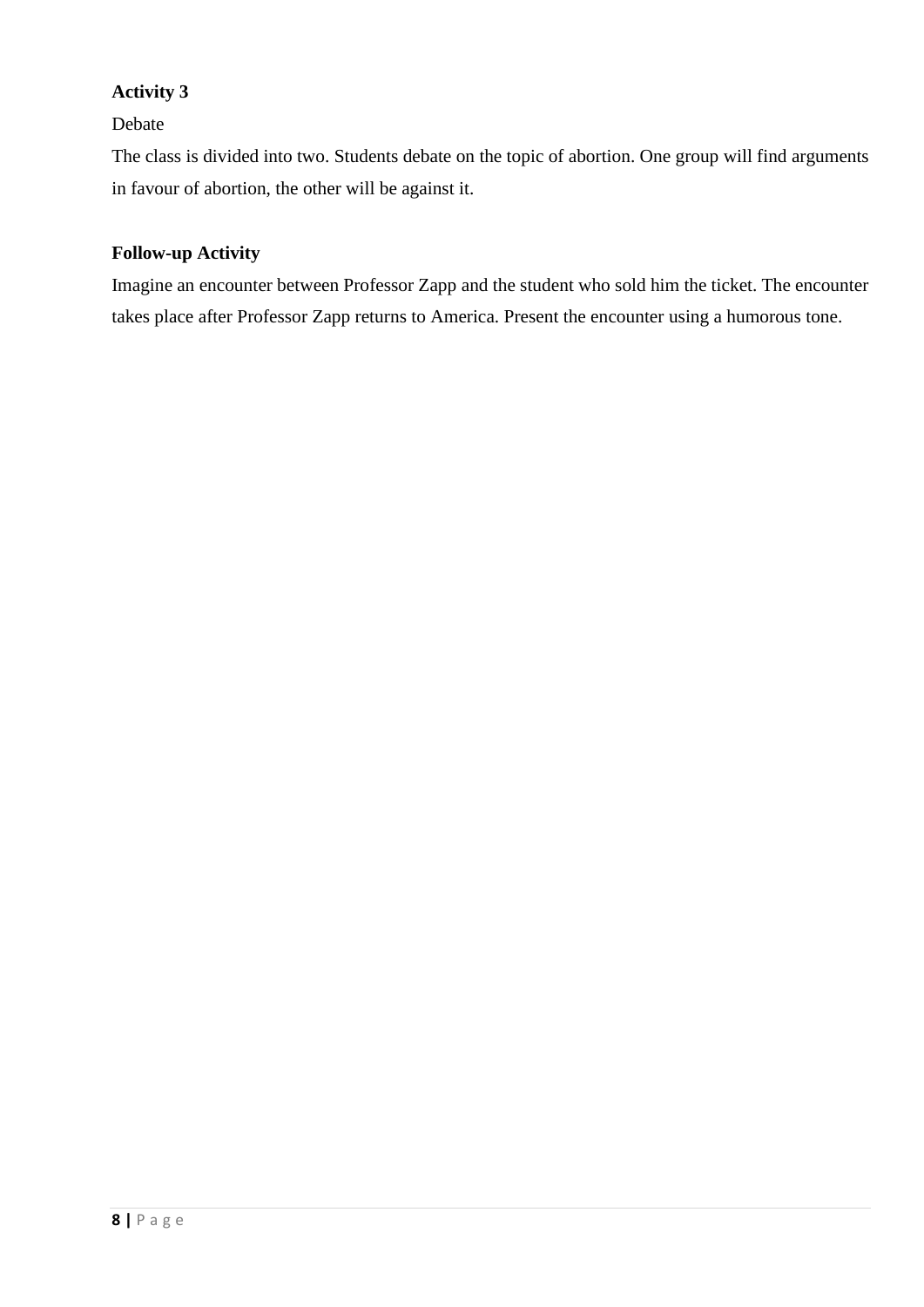### **Activity Sheet – Model Five (***Changing Places***)**

#### **Activity 1**

#### Pre-questions:

Do you want to study abroad? What are the main reasons Romanian students would prefer to study in other countries? Which difficulties do you think you would have when adapting to another learning system?

#### **Activity 2**

Read the following two extracts:

"The Zapps live in a luxurious house, in some disarray when I called, at the top of an incredibly steep hill. There are two young Zapps, twins, called rather preposterously Elizabeth and Darcy (Zapp is a Jane Austen man, of course - indeed *the* Jane Austen man in the opinion of many). The gossip here is that their marriage is breaking up, and Mrs Zapp intimated as much to me, so I suppose that might account for her rather off-putting manner, and his too, by the sound of it. The divorce rate is fantastically high here. It's rather disturbing when one is used to a more stable social environment. So is the way everybody, including Mrs Zapp, uses four-letter words all the time, even in front of their own children. It's a bit of a shock at first, hearing faculty wives and nice young girls saying 'shit' and 'fuck', as one might say' Gee whizz', or ' darn it'. Rather like one's first week in the army.

I confess I had something of the raw-recruit feeling when I went to meet my classes for the first time this week. The system is so different, and the students are so much more heterogeneous than they are at home. They've read the most outlandish things and not read the most obvious ones. I had a student in my room the other day, obviously very bright, who appeared to have read only two authors, Gurdjieff (is that how you spell him ?) and somebody called Asimov, and had never even heard of E. M. Forster.

I'm teaching two courses, which means I meet two groups of students three times a week for ninety minutes, or would do if it weren't for the Third World Students' strike. There's a student called Wily *(sic)* Smith, who claims he's black, though in fact he looks scarcely darker than me, and he pestered me from the day I arrived to let him enrol in my creative writing course. Well, I finally agreed, and then on the first occasion the class met, what d'you think happened? Wily Smith harangued his fellow students and persuaded them that they must support the strike by boycotting my class. There's nothing personal in it, of course, as he was kind enough to explain, but it did seem rather a nerve." (Lodge, *Changing Places*, p. 123-124)

"Desiree, your letter did nothing to lighten a heavy week. It isn't true after all that there are no students at British universities: this week they returned from their prolonged Christmas vacation. Too bad, I was just beginning to get the hang of things. Now the teaching has thrown me back to square